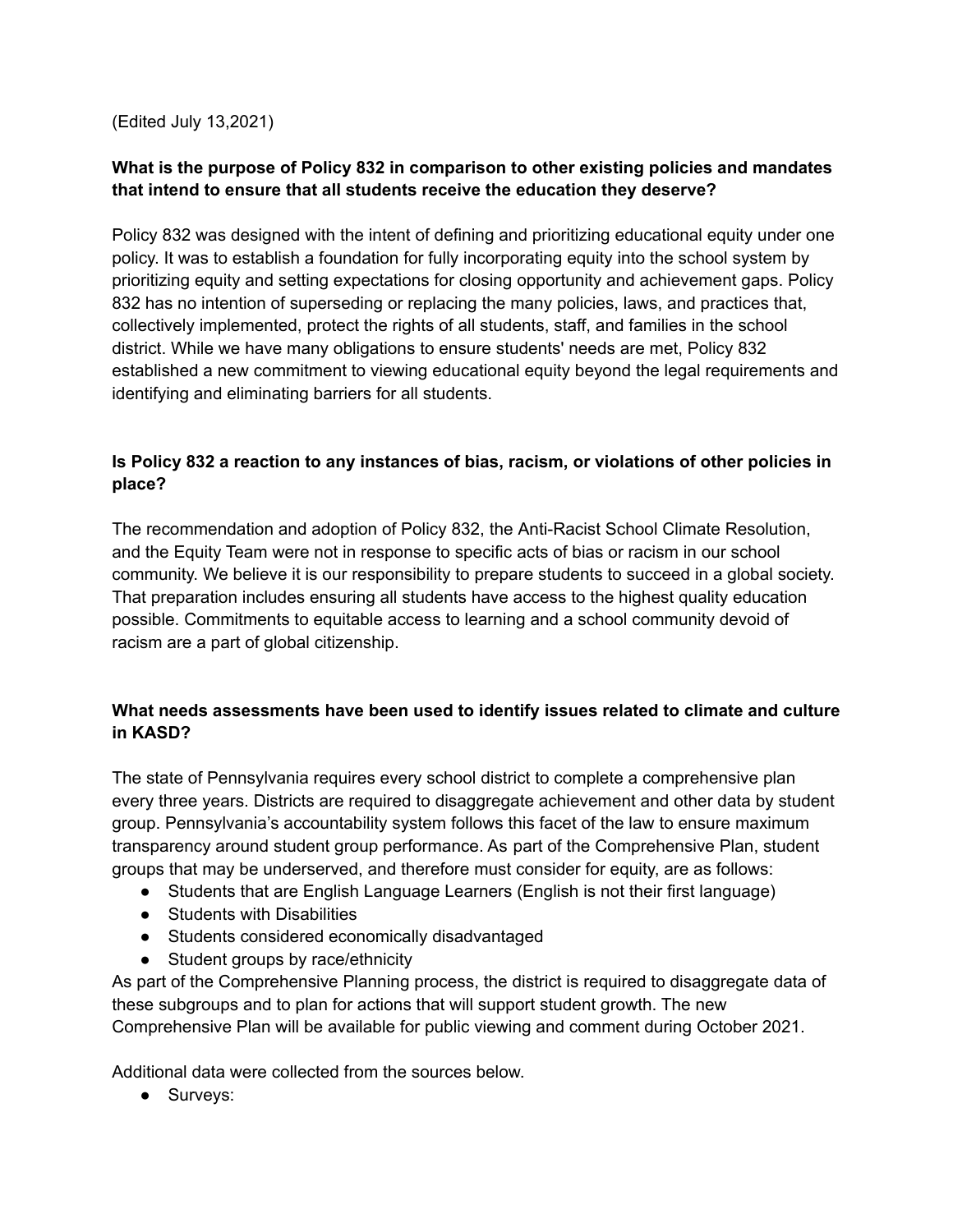- BrightBytes Modern Learning survey (Fall 2020 and Spring 2021)
- Mid-Atlantic Equity Consortium Equity Audit
- Pennsylvania School Climate Survey PDE (Spring 2020)
- [Kutztown](https://www.kasd.org/cms/lib/PA01816515/Centricity/Domain/427/2019-20%20KASD%20Data%20Portfolio%20Final.pdf) Area School District Data Portfolio

### **Why was there no community involvement following the adoption of Policy 832?**

Plans to include a greater representation of community, organizations, and outside resources were always a part of the Educational Equity Plan for 21-22. The timing of implementation while managing student learning needs during the COVID-19 pandemic prevented the district from expanding the committee. The committee was open to any KASD staff member.

### **Did Policy 832 lead to the creation of the Equity Team?**

No, the growth of the Equity Team occurred as many initiatives and recommendations do in a school community. A few individual teachers contacted the Superintendent indicating a desire to work as a group to explore issues of equity and social justice within the school community. The Superintendent met with the group of volunteers and encouraged them to meet and develop a proposal. With their proposal, the Superintendent shared that it was best to review policy. At the same time, Pennsylvania School Board Association issued a proposed Policy (832) on educational equity and some districts in Pennsylvania adopted a version. Individual members of the School Board Policy Committee, along with the group of teachers and administration, recommend the policy be reviewed by the Board Policy Committee. The Policy Committee recommended a version of the policy to the Board, which the Board adopted.

#### **Does equity refer to equity of opportunity or equity of outcomes?**

The Purpose of Policy 832 states:

"The Board adopts this policy to prioritize the principle of educational equity through the fair and just allocation of resources, opportunities and treatment of students based upon each individual student's needs. The pursuit of educational equity requires the continuous and collaborative effort of identifying various aspects of district programs and operations in which consideration of educational equity shall be analyzed, incorporated and prioritized."

We believe in, and are mandated to provide equity of opportunities to our students. The outcomes we assess drive the question of whether a student had equitable access to learning.

Even in special education, the most commonly understood component of equity in schools, there is no such thing as guaranteed outcomes. Individualized Educational Program teams are charged with evaluating a student's needs and providing support targeted to mitigate any impact of the disability that prevents him/her from accessing any component of the curriculum or